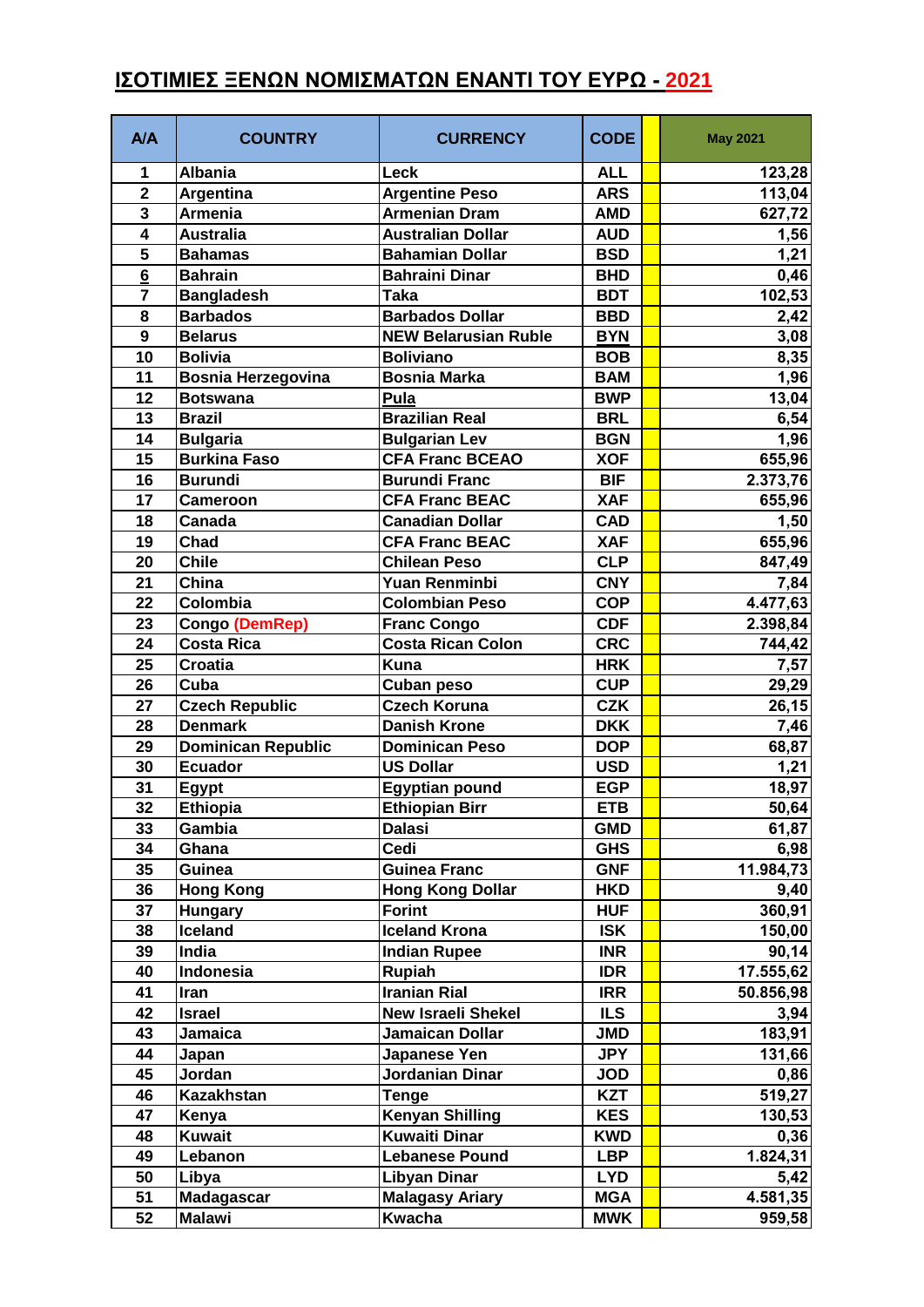| 53<br><b>Malaysian Ringgit</b><br><b>Malaysia</b><br><b>MYR</b><br>4,96<br>54<br><b>Maldive Is.</b><br>Rufiyaa<br><b>MVR</b><br>18,57<br>55<br><b>Mauritania</b><br><b>MRU</b><br>Ouguiya<br>43,61<br>56<br><b>Mauritius</b><br><b>Maur Rupee</b><br>48,92<br><b>MUR</b><br>57<br><b>Mexico</b><br><b>Mexican Peso</b><br><b>MXN</b><br>24,25<br>58<br><b>Moldovan Leu</b><br><b>Moldova</b><br><b>MDL</b><br>21,58<br>59<br><b>MNT</b><br>Mongolia<br><b>Tugrik</b><br>3.447,48<br><b>Moroccan Dirham</b><br>60<br><b>Morocco</b><br><b>MAD</b><br>10,77<br><b>Mozambique</b><br>61<br><b>Meticai</b><br><b>MZN</b><br>69,13<br><b>Namibia</b><br><b>Namibian Dollar</b><br>62<br><b>NAD</b><br>17,27<br>63<br><b>Nepal</b><br><b>Nepalese Rupee</b><br><b>NPR</b><br>144,90<br><b>New Zealand</b><br><b>New Zealand Dollar</b><br><b>NZD</b><br>64<br>1,68<br>65<br>Cordoba Oro<br><b>NIO</b><br>42,59<br>Nicaragua<br><b>Niger Rep</b><br>655,96<br>66<br><b>CFA Franc BCEAO</b><br><b>XOF</b><br>Nigeria<br><b>Naira</b><br>67<br><b>NGN</b><br>458,27<br><b>Norwegian Krone</b><br><b>Norway</b><br><b>NOK</b><br>68<br><b>Rial Omani</b><br><b>OMR</b><br>69<br>0,47<br>Oman<br>186,48<br>70<br>Pakistan<br><b>PKR</b><br><b>Pakistan Rupee</b><br>1,21<br>71<br><b>Balboa</b><br><b>PAB</b><br>Panama<br><b>Nuevo Sol</b><br>72<br><b>Peru</b><br><b>PEN</b><br>4,60<br>73<br><b>Philippine Peso</b><br><b>Philippines</b><br><b>PHP</b><br>58,66<br>$\overline{74}$<br><b>Poland</b><br><b>Zloty</b><br><b>PLN</b><br>4,58<br>75<br><b>Qatari Riyal</b><br>QAR<br>4,40<br>Qatar<br>Romania<br>76<br><b>New Leu</b><br><b>RON</b><br>4,93<br><b>Russia</b><br>77<br><b>Russian Ruble</b><br>90,38<br><b>RUB</b><br>78<br>Rwanda<br><b>RWF</b><br><b>Rwanda Franc</b><br>1.188,67<br>79<br>Saudi Arabia<br><b>Saudi Riyal</b><br>4,54<br><b>SAR</b><br><b>CFA Franc BCEAO</b><br><b>XOF</b><br>655,96<br>80<br><b>Senegal</b><br><b>Serbia</b><br>81<br><b>Dinar</b><br><b>RSD</b><br>117,93<br>82<br><b>Seychelles</b><br><b>SCR</b><br>17,19<br><b>Seychelles Rupee</b><br>83<br><b>Sierra Leone</b><br><b>SLL</b><br>Leone<br>12.368,50<br><b>SGD</b><br>84<br>Singapore<br><b>Singapore Dollar</b><br>1,60<br><b>ZAR</b><br>17,27<br>85<br><b>South Africa</b><br>Rand<br>Won<br>South Korea<br><b>KRW</b><br>1.346,41<br>86<br>Sri Lanka<br>87<br><b>Sri Lanka Rupee</b><br>233,86<br><b>LKR</b><br>88<br><b>Sudan Rep</b><br><b>Sudanise Pound</b><br>460,03<br><b>SDG</b><br><b>SZL</b><br>17,27<br><b>Swaziland</b><br>Lilangeni<br>89<br><b>Swedish Krona</b><br>90<br><b>Sweden</b><br><b>SEK</b><br>10, 15<br><b>Switzerland</b><br>91<br><b>Swiss Franc</b><br><b>CHF</b><br>1,10<br><b>Syria Arab Republic</b><br><b>SYP</b><br>92<br><b>Syrian Pound</b><br>1.522,21<br><b>Special Drawing Rights</b><br><b>Special Drawing Rights</b><br>93<br><b>XDR</b><br>0,84<br><b>Taiwan Dollar</b><br>94<br><b>Taiwan</b><br><b>TWD</b><br>33,49<br><b>Tanzanian Shilling</b><br>95<br><b>Tanzania</b><br>2.806,16<br><b>TZS</b><br>96<br><b>Thailand</b><br><b>Baht</b><br><b>THB</b><br>37,97<br>Tunisian Dinar<br>97<br><b>Tunisia</b><br><b>TND</b><br>3,27<br>Uganda<br><b>Uganda Shilling</b><br><b>UGX</b><br>4.358,98<br>98<br><b>Ukraine</b><br>Hryvnia<br>99<br><b>UAH</b><br>33,67<br><b>U.A.E. Dirham</b><br>100<br><b>United Arab Emirates</b><br><b>AED</b><br>4,44<br><b>GBP</b><br>101<br><b>United Kingdom</b><br><b>Pound Sterling</b><br>0,87<br><b>US Dollar</b><br>102<br><b>United States</b><br><b>USD</b><br>1,21<br>103<br>Peso Uruguayo<br><b>UYU</b><br><b>Uruguay</b><br>53,34<br><b>Uzbekistan</b><br>Uzbekistan Sum<br>104<br><b>UZS</b><br>12.688,13<br><b>Bolivar Fuerte</b><br><b>VEF</b><br>105<br>Venezuela<br>324.749.116.600,00 | <b>A/A</b> | <b>COUNTRY</b> | <b>CURRENCY</b> | <b>CODE</b> | <b>May 2021</b> |
|----------------------------------------------------------------------------------------------------------------------------------------------------------------------------------------------------------------------------------------------------------------------------------------------------------------------------------------------------------------------------------------------------------------------------------------------------------------------------------------------------------------------------------------------------------------------------------------------------------------------------------------------------------------------------------------------------------------------------------------------------------------------------------------------------------------------------------------------------------------------------------------------------------------------------------------------------------------------------------------------------------------------------------------------------------------------------------------------------------------------------------------------------------------------------------------------------------------------------------------------------------------------------------------------------------------------------------------------------------------------------------------------------------------------------------------------------------------------------------------------------------------------------------------------------------------------------------------------------------------------------------------------------------------------------------------------------------------------------------------------------------------------------------------------------------------------------------------------------------------------------------------------------------------------------------------------------------------------------------------------------------------------------------------------------------------------------------------------------------------------------------------------------------------------------------------------------------------------------------------------------------------------------------------------------------------------------------------------------------------------------------------------------------------------------------------------------------------------------------------------------------------------------------------------------------------------------------------------------------------------------------------------------------------------------------------------------------------------------------------------------------------------------------------------------------------------------------------------------------------------------------------------------------------------------------------------------------------------------------------------------------------------------------------------------------------------------------------------------------------------------------------------------------------------------------------------------------------------------------------------------------------------------------------------------------------------------------------------------------------------------------------------------------------------------------------------------------------------------------------------------------------------------------------------------------------------------------------------------------------------------------------------------------------------------------------------------------------------------------------------------------------------------------|------------|----------------|-----------------|-------------|-----------------|
|                                                                                                                                                                                                                                                                                                                                                                                                                                                                                                                                                                                                                                                                                                                                                                                                                                                                                                                                                                                                                                                                                                                                                                                                                                                                                                                                                                                                                                                                                                                                                                                                                                                                                                                                                                                                                                                                                                                                                                                                                                                                                                                                                                                                                                                                                                                                                                                                                                                                                                                                                                                                                                                                                                                                                                                                                                                                                                                                                                                                                                                                                                                                                                                                                                                                                                                                                                                                                                                                                                                                                                                                                                                                                                                                                                                  |            |                |                 |             |                 |
| 10,05                                                                                                                                                                                                                                                                                                                                                                                                                                                                                                                                                                                                                                                                                                                                                                                                                                                                                                                                                                                                                                                                                                                                                                                                                                                                                                                                                                                                                                                                                                                                                                                                                                                                                                                                                                                                                                                                                                                                                                                                                                                                                                                                                                                                                                                                                                                                                                                                                                                                                                                                                                                                                                                                                                                                                                                                                                                                                                                                                                                                                                                                                                                                                                                                                                                                                                                                                                                                                                                                                                                                                                                                                                                                                                                                                                            |            |                |                 |             |                 |
|                                                                                                                                                                                                                                                                                                                                                                                                                                                                                                                                                                                                                                                                                                                                                                                                                                                                                                                                                                                                                                                                                                                                                                                                                                                                                                                                                                                                                                                                                                                                                                                                                                                                                                                                                                                                                                                                                                                                                                                                                                                                                                                                                                                                                                                                                                                                                                                                                                                                                                                                                                                                                                                                                                                                                                                                                                                                                                                                                                                                                                                                                                                                                                                                                                                                                                                                                                                                                                                                                                                                                                                                                                                                                                                                                                                  |            |                |                 |             |                 |
|                                                                                                                                                                                                                                                                                                                                                                                                                                                                                                                                                                                                                                                                                                                                                                                                                                                                                                                                                                                                                                                                                                                                                                                                                                                                                                                                                                                                                                                                                                                                                                                                                                                                                                                                                                                                                                                                                                                                                                                                                                                                                                                                                                                                                                                                                                                                                                                                                                                                                                                                                                                                                                                                                                                                                                                                                                                                                                                                                                                                                                                                                                                                                                                                                                                                                                                                                                                                                                                                                                                                                                                                                                                                                                                                                                                  |            |                |                 |             |                 |
|                                                                                                                                                                                                                                                                                                                                                                                                                                                                                                                                                                                                                                                                                                                                                                                                                                                                                                                                                                                                                                                                                                                                                                                                                                                                                                                                                                                                                                                                                                                                                                                                                                                                                                                                                                                                                                                                                                                                                                                                                                                                                                                                                                                                                                                                                                                                                                                                                                                                                                                                                                                                                                                                                                                                                                                                                                                                                                                                                                                                                                                                                                                                                                                                                                                                                                                                                                                                                                                                                                                                                                                                                                                                                                                                                                                  |            |                |                 |             |                 |
|                                                                                                                                                                                                                                                                                                                                                                                                                                                                                                                                                                                                                                                                                                                                                                                                                                                                                                                                                                                                                                                                                                                                                                                                                                                                                                                                                                                                                                                                                                                                                                                                                                                                                                                                                                                                                                                                                                                                                                                                                                                                                                                                                                                                                                                                                                                                                                                                                                                                                                                                                                                                                                                                                                                                                                                                                                                                                                                                                                                                                                                                                                                                                                                                                                                                                                                                                                                                                                                                                                                                                                                                                                                                                                                                                                                  |            |                |                 |             |                 |
|                                                                                                                                                                                                                                                                                                                                                                                                                                                                                                                                                                                                                                                                                                                                                                                                                                                                                                                                                                                                                                                                                                                                                                                                                                                                                                                                                                                                                                                                                                                                                                                                                                                                                                                                                                                                                                                                                                                                                                                                                                                                                                                                                                                                                                                                                                                                                                                                                                                                                                                                                                                                                                                                                                                                                                                                                                                                                                                                                                                                                                                                                                                                                                                                                                                                                                                                                                                                                                                                                                                                                                                                                                                                                                                                                                                  |            |                |                 |             |                 |
|                                                                                                                                                                                                                                                                                                                                                                                                                                                                                                                                                                                                                                                                                                                                                                                                                                                                                                                                                                                                                                                                                                                                                                                                                                                                                                                                                                                                                                                                                                                                                                                                                                                                                                                                                                                                                                                                                                                                                                                                                                                                                                                                                                                                                                                                                                                                                                                                                                                                                                                                                                                                                                                                                                                                                                                                                                                                                                                                                                                                                                                                                                                                                                                                                                                                                                                                                                                                                                                                                                                                                                                                                                                                                                                                                                                  |            |                |                 |             |                 |
|                                                                                                                                                                                                                                                                                                                                                                                                                                                                                                                                                                                                                                                                                                                                                                                                                                                                                                                                                                                                                                                                                                                                                                                                                                                                                                                                                                                                                                                                                                                                                                                                                                                                                                                                                                                                                                                                                                                                                                                                                                                                                                                                                                                                                                                                                                                                                                                                                                                                                                                                                                                                                                                                                                                                                                                                                                                                                                                                                                                                                                                                                                                                                                                                                                                                                                                                                                                                                                                                                                                                                                                                                                                                                                                                                                                  |            |                |                 |             |                 |
|                                                                                                                                                                                                                                                                                                                                                                                                                                                                                                                                                                                                                                                                                                                                                                                                                                                                                                                                                                                                                                                                                                                                                                                                                                                                                                                                                                                                                                                                                                                                                                                                                                                                                                                                                                                                                                                                                                                                                                                                                                                                                                                                                                                                                                                                                                                                                                                                                                                                                                                                                                                                                                                                                                                                                                                                                                                                                                                                                                                                                                                                                                                                                                                                                                                                                                                                                                                                                                                                                                                                                                                                                                                                                                                                                                                  |            |                |                 |             |                 |
|                                                                                                                                                                                                                                                                                                                                                                                                                                                                                                                                                                                                                                                                                                                                                                                                                                                                                                                                                                                                                                                                                                                                                                                                                                                                                                                                                                                                                                                                                                                                                                                                                                                                                                                                                                                                                                                                                                                                                                                                                                                                                                                                                                                                                                                                                                                                                                                                                                                                                                                                                                                                                                                                                                                                                                                                                                                                                                                                                                                                                                                                                                                                                                                                                                                                                                                                                                                                                                                                                                                                                                                                                                                                                                                                                                                  |            |                |                 |             |                 |
|                                                                                                                                                                                                                                                                                                                                                                                                                                                                                                                                                                                                                                                                                                                                                                                                                                                                                                                                                                                                                                                                                                                                                                                                                                                                                                                                                                                                                                                                                                                                                                                                                                                                                                                                                                                                                                                                                                                                                                                                                                                                                                                                                                                                                                                                                                                                                                                                                                                                                                                                                                                                                                                                                                                                                                                                                                                                                                                                                                                                                                                                                                                                                                                                                                                                                                                                                                                                                                                                                                                                                                                                                                                                                                                                                                                  |            |                |                 |             |                 |
|                                                                                                                                                                                                                                                                                                                                                                                                                                                                                                                                                                                                                                                                                                                                                                                                                                                                                                                                                                                                                                                                                                                                                                                                                                                                                                                                                                                                                                                                                                                                                                                                                                                                                                                                                                                                                                                                                                                                                                                                                                                                                                                                                                                                                                                                                                                                                                                                                                                                                                                                                                                                                                                                                                                                                                                                                                                                                                                                                                                                                                                                                                                                                                                                                                                                                                                                                                                                                                                                                                                                                                                                                                                                                                                                                                                  |            |                |                 |             |                 |
|                                                                                                                                                                                                                                                                                                                                                                                                                                                                                                                                                                                                                                                                                                                                                                                                                                                                                                                                                                                                                                                                                                                                                                                                                                                                                                                                                                                                                                                                                                                                                                                                                                                                                                                                                                                                                                                                                                                                                                                                                                                                                                                                                                                                                                                                                                                                                                                                                                                                                                                                                                                                                                                                                                                                                                                                                                                                                                                                                                                                                                                                                                                                                                                                                                                                                                                                                                                                                                                                                                                                                                                                                                                                                                                                                                                  |            |                |                 |             |                 |
|                                                                                                                                                                                                                                                                                                                                                                                                                                                                                                                                                                                                                                                                                                                                                                                                                                                                                                                                                                                                                                                                                                                                                                                                                                                                                                                                                                                                                                                                                                                                                                                                                                                                                                                                                                                                                                                                                                                                                                                                                                                                                                                                                                                                                                                                                                                                                                                                                                                                                                                                                                                                                                                                                                                                                                                                                                                                                                                                                                                                                                                                                                                                                                                                                                                                                                                                                                                                                                                                                                                                                                                                                                                                                                                                                                                  |            |                |                 |             |                 |
|                                                                                                                                                                                                                                                                                                                                                                                                                                                                                                                                                                                                                                                                                                                                                                                                                                                                                                                                                                                                                                                                                                                                                                                                                                                                                                                                                                                                                                                                                                                                                                                                                                                                                                                                                                                                                                                                                                                                                                                                                                                                                                                                                                                                                                                                                                                                                                                                                                                                                                                                                                                                                                                                                                                                                                                                                                                                                                                                                                                                                                                                                                                                                                                                                                                                                                                                                                                                                                                                                                                                                                                                                                                                                                                                                                                  |            |                |                 |             |                 |
|                                                                                                                                                                                                                                                                                                                                                                                                                                                                                                                                                                                                                                                                                                                                                                                                                                                                                                                                                                                                                                                                                                                                                                                                                                                                                                                                                                                                                                                                                                                                                                                                                                                                                                                                                                                                                                                                                                                                                                                                                                                                                                                                                                                                                                                                                                                                                                                                                                                                                                                                                                                                                                                                                                                                                                                                                                                                                                                                                                                                                                                                                                                                                                                                                                                                                                                                                                                                                                                                                                                                                                                                                                                                                                                                                                                  |            |                |                 |             |                 |
|                                                                                                                                                                                                                                                                                                                                                                                                                                                                                                                                                                                                                                                                                                                                                                                                                                                                                                                                                                                                                                                                                                                                                                                                                                                                                                                                                                                                                                                                                                                                                                                                                                                                                                                                                                                                                                                                                                                                                                                                                                                                                                                                                                                                                                                                                                                                                                                                                                                                                                                                                                                                                                                                                                                                                                                                                                                                                                                                                                                                                                                                                                                                                                                                                                                                                                                                                                                                                                                                                                                                                                                                                                                                                                                                                                                  |            |                |                 |             |                 |
|                                                                                                                                                                                                                                                                                                                                                                                                                                                                                                                                                                                                                                                                                                                                                                                                                                                                                                                                                                                                                                                                                                                                                                                                                                                                                                                                                                                                                                                                                                                                                                                                                                                                                                                                                                                                                                                                                                                                                                                                                                                                                                                                                                                                                                                                                                                                                                                                                                                                                                                                                                                                                                                                                                                                                                                                                                                                                                                                                                                                                                                                                                                                                                                                                                                                                                                                                                                                                                                                                                                                                                                                                                                                                                                                                                                  |            |                |                 |             |                 |
|                                                                                                                                                                                                                                                                                                                                                                                                                                                                                                                                                                                                                                                                                                                                                                                                                                                                                                                                                                                                                                                                                                                                                                                                                                                                                                                                                                                                                                                                                                                                                                                                                                                                                                                                                                                                                                                                                                                                                                                                                                                                                                                                                                                                                                                                                                                                                                                                                                                                                                                                                                                                                                                                                                                                                                                                                                                                                                                                                                                                                                                                                                                                                                                                                                                                                                                                                                                                                                                                                                                                                                                                                                                                                                                                                                                  |            |                |                 |             |                 |
|                                                                                                                                                                                                                                                                                                                                                                                                                                                                                                                                                                                                                                                                                                                                                                                                                                                                                                                                                                                                                                                                                                                                                                                                                                                                                                                                                                                                                                                                                                                                                                                                                                                                                                                                                                                                                                                                                                                                                                                                                                                                                                                                                                                                                                                                                                                                                                                                                                                                                                                                                                                                                                                                                                                                                                                                                                                                                                                                                                                                                                                                                                                                                                                                                                                                                                                                                                                                                                                                                                                                                                                                                                                                                                                                                                                  |            |                |                 |             |                 |
|                                                                                                                                                                                                                                                                                                                                                                                                                                                                                                                                                                                                                                                                                                                                                                                                                                                                                                                                                                                                                                                                                                                                                                                                                                                                                                                                                                                                                                                                                                                                                                                                                                                                                                                                                                                                                                                                                                                                                                                                                                                                                                                                                                                                                                                                                                                                                                                                                                                                                                                                                                                                                                                                                                                                                                                                                                                                                                                                                                                                                                                                                                                                                                                                                                                                                                                                                                                                                                                                                                                                                                                                                                                                                                                                                                                  |            |                |                 |             |                 |
|                                                                                                                                                                                                                                                                                                                                                                                                                                                                                                                                                                                                                                                                                                                                                                                                                                                                                                                                                                                                                                                                                                                                                                                                                                                                                                                                                                                                                                                                                                                                                                                                                                                                                                                                                                                                                                                                                                                                                                                                                                                                                                                                                                                                                                                                                                                                                                                                                                                                                                                                                                                                                                                                                                                                                                                                                                                                                                                                                                                                                                                                                                                                                                                                                                                                                                                                                                                                                                                                                                                                                                                                                                                                                                                                                                                  |            |                |                 |             |                 |
|                                                                                                                                                                                                                                                                                                                                                                                                                                                                                                                                                                                                                                                                                                                                                                                                                                                                                                                                                                                                                                                                                                                                                                                                                                                                                                                                                                                                                                                                                                                                                                                                                                                                                                                                                                                                                                                                                                                                                                                                                                                                                                                                                                                                                                                                                                                                                                                                                                                                                                                                                                                                                                                                                                                                                                                                                                                                                                                                                                                                                                                                                                                                                                                                                                                                                                                                                                                                                                                                                                                                                                                                                                                                                                                                                                                  |            |                |                 |             |                 |
|                                                                                                                                                                                                                                                                                                                                                                                                                                                                                                                                                                                                                                                                                                                                                                                                                                                                                                                                                                                                                                                                                                                                                                                                                                                                                                                                                                                                                                                                                                                                                                                                                                                                                                                                                                                                                                                                                                                                                                                                                                                                                                                                                                                                                                                                                                                                                                                                                                                                                                                                                                                                                                                                                                                                                                                                                                                                                                                                                                                                                                                                                                                                                                                                                                                                                                                                                                                                                                                                                                                                                                                                                                                                                                                                                                                  |            |                |                 |             |                 |
|                                                                                                                                                                                                                                                                                                                                                                                                                                                                                                                                                                                                                                                                                                                                                                                                                                                                                                                                                                                                                                                                                                                                                                                                                                                                                                                                                                                                                                                                                                                                                                                                                                                                                                                                                                                                                                                                                                                                                                                                                                                                                                                                                                                                                                                                                                                                                                                                                                                                                                                                                                                                                                                                                                                                                                                                                                                                                                                                                                                                                                                                                                                                                                                                                                                                                                                                                                                                                                                                                                                                                                                                                                                                                                                                                                                  |            |                |                 |             |                 |
|                                                                                                                                                                                                                                                                                                                                                                                                                                                                                                                                                                                                                                                                                                                                                                                                                                                                                                                                                                                                                                                                                                                                                                                                                                                                                                                                                                                                                                                                                                                                                                                                                                                                                                                                                                                                                                                                                                                                                                                                                                                                                                                                                                                                                                                                                                                                                                                                                                                                                                                                                                                                                                                                                                                                                                                                                                                                                                                                                                                                                                                                                                                                                                                                                                                                                                                                                                                                                                                                                                                                                                                                                                                                                                                                                                                  |            |                |                 |             |                 |
|                                                                                                                                                                                                                                                                                                                                                                                                                                                                                                                                                                                                                                                                                                                                                                                                                                                                                                                                                                                                                                                                                                                                                                                                                                                                                                                                                                                                                                                                                                                                                                                                                                                                                                                                                                                                                                                                                                                                                                                                                                                                                                                                                                                                                                                                                                                                                                                                                                                                                                                                                                                                                                                                                                                                                                                                                                                                                                                                                                                                                                                                                                                                                                                                                                                                                                                                                                                                                                                                                                                                                                                                                                                                                                                                                                                  |            |                |                 |             |                 |
|                                                                                                                                                                                                                                                                                                                                                                                                                                                                                                                                                                                                                                                                                                                                                                                                                                                                                                                                                                                                                                                                                                                                                                                                                                                                                                                                                                                                                                                                                                                                                                                                                                                                                                                                                                                                                                                                                                                                                                                                                                                                                                                                                                                                                                                                                                                                                                                                                                                                                                                                                                                                                                                                                                                                                                                                                                                                                                                                                                                                                                                                                                                                                                                                                                                                                                                                                                                                                                                                                                                                                                                                                                                                                                                                                                                  |            |                |                 |             |                 |
|                                                                                                                                                                                                                                                                                                                                                                                                                                                                                                                                                                                                                                                                                                                                                                                                                                                                                                                                                                                                                                                                                                                                                                                                                                                                                                                                                                                                                                                                                                                                                                                                                                                                                                                                                                                                                                                                                                                                                                                                                                                                                                                                                                                                                                                                                                                                                                                                                                                                                                                                                                                                                                                                                                                                                                                                                                                                                                                                                                                                                                                                                                                                                                                                                                                                                                                                                                                                                                                                                                                                                                                                                                                                                                                                                                                  |            |                |                 |             |                 |
|                                                                                                                                                                                                                                                                                                                                                                                                                                                                                                                                                                                                                                                                                                                                                                                                                                                                                                                                                                                                                                                                                                                                                                                                                                                                                                                                                                                                                                                                                                                                                                                                                                                                                                                                                                                                                                                                                                                                                                                                                                                                                                                                                                                                                                                                                                                                                                                                                                                                                                                                                                                                                                                                                                                                                                                                                                                                                                                                                                                                                                                                                                                                                                                                                                                                                                                                                                                                                                                                                                                                                                                                                                                                                                                                                                                  |            |                |                 |             |                 |
|                                                                                                                                                                                                                                                                                                                                                                                                                                                                                                                                                                                                                                                                                                                                                                                                                                                                                                                                                                                                                                                                                                                                                                                                                                                                                                                                                                                                                                                                                                                                                                                                                                                                                                                                                                                                                                                                                                                                                                                                                                                                                                                                                                                                                                                                                                                                                                                                                                                                                                                                                                                                                                                                                                                                                                                                                                                                                                                                                                                                                                                                                                                                                                                                                                                                                                                                                                                                                                                                                                                                                                                                                                                                                                                                                                                  |            |                |                 |             |                 |
|                                                                                                                                                                                                                                                                                                                                                                                                                                                                                                                                                                                                                                                                                                                                                                                                                                                                                                                                                                                                                                                                                                                                                                                                                                                                                                                                                                                                                                                                                                                                                                                                                                                                                                                                                                                                                                                                                                                                                                                                                                                                                                                                                                                                                                                                                                                                                                                                                                                                                                                                                                                                                                                                                                                                                                                                                                                                                                                                                                                                                                                                                                                                                                                                                                                                                                                                                                                                                                                                                                                                                                                                                                                                                                                                                                                  |            |                |                 |             |                 |
|                                                                                                                                                                                                                                                                                                                                                                                                                                                                                                                                                                                                                                                                                                                                                                                                                                                                                                                                                                                                                                                                                                                                                                                                                                                                                                                                                                                                                                                                                                                                                                                                                                                                                                                                                                                                                                                                                                                                                                                                                                                                                                                                                                                                                                                                                                                                                                                                                                                                                                                                                                                                                                                                                                                                                                                                                                                                                                                                                                                                                                                                                                                                                                                                                                                                                                                                                                                                                                                                                                                                                                                                                                                                                                                                                                                  |            |                |                 |             |                 |
|                                                                                                                                                                                                                                                                                                                                                                                                                                                                                                                                                                                                                                                                                                                                                                                                                                                                                                                                                                                                                                                                                                                                                                                                                                                                                                                                                                                                                                                                                                                                                                                                                                                                                                                                                                                                                                                                                                                                                                                                                                                                                                                                                                                                                                                                                                                                                                                                                                                                                                                                                                                                                                                                                                                                                                                                                                                                                                                                                                                                                                                                                                                                                                                                                                                                                                                                                                                                                                                                                                                                                                                                                                                                                                                                                                                  |            |                |                 |             |                 |
|                                                                                                                                                                                                                                                                                                                                                                                                                                                                                                                                                                                                                                                                                                                                                                                                                                                                                                                                                                                                                                                                                                                                                                                                                                                                                                                                                                                                                                                                                                                                                                                                                                                                                                                                                                                                                                                                                                                                                                                                                                                                                                                                                                                                                                                                                                                                                                                                                                                                                                                                                                                                                                                                                                                                                                                                                                                                                                                                                                                                                                                                                                                                                                                                                                                                                                                                                                                                                                                                                                                                                                                                                                                                                                                                                                                  |            |                |                 |             |                 |
|                                                                                                                                                                                                                                                                                                                                                                                                                                                                                                                                                                                                                                                                                                                                                                                                                                                                                                                                                                                                                                                                                                                                                                                                                                                                                                                                                                                                                                                                                                                                                                                                                                                                                                                                                                                                                                                                                                                                                                                                                                                                                                                                                                                                                                                                                                                                                                                                                                                                                                                                                                                                                                                                                                                                                                                                                                                                                                                                                                                                                                                                                                                                                                                                                                                                                                                                                                                                                                                                                                                                                                                                                                                                                                                                                                                  |            |                |                 |             |                 |
|                                                                                                                                                                                                                                                                                                                                                                                                                                                                                                                                                                                                                                                                                                                                                                                                                                                                                                                                                                                                                                                                                                                                                                                                                                                                                                                                                                                                                                                                                                                                                                                                                                                                                                                                                                                                                                                                                                                                                                                                                                                                                                                                                                                                                                                                                                                                                                                                                                                                                                                                                                                                                                                                                                                                                                                                                                                                                                                                                                                                                                                                                                                                                                                                                                                                                                                                                                                                                                                                                                                                                                                                                                                                                                                                                                                  |            |                |                 |             |                 |
|                                                                                                                                                                                                                                                                                                                                                                                                                                                                                                                                                                                                                                                                                                                                                                                                                                                                                                                                                                                                                                                                                                                                                                                                                                                                                                                                                                                                                                                                                                                                                                                                                                                                                                                                                                                                                                                                                                                                                                                                                                                                                                                                                                                                                                                                                                                                                                                                                                                                                                                                                                                                                                                                                                                                                                                                                                                                                                                                                                                                                                                                                                                                                                                                                                                                                                                                                                                                                                                                                                                                                                                                                                                                                                                                                                                  |            |                |                 |             |                 |
|                                                                                                                                                                                                                                                                                                                                                                                                                                                                                                                                                                                                                                                                                                                                                                                                                                                                                                                                                                                                                                                                                                                                                                                                                                                                                                                                                                                                                                                                                                                                                                                                                                                                                                                                                                                                                                                                                                                                                                                                                                                                                                                                                                                                                                                                                                                                                                                                                                                                                                                                                                                                                                                                                                                                                                                                                                                                                                                                                                                                                                                                                                                                                                                                                                                                                                                                                                                                                                                                                                                                                                                                                                                                                                                                                                                  |            |                |                 |             |                 |
|                                                                                                                                                                                                                                                                                                                                                                                                                                                                                                                                                                                                                                                                                                                                                                                                                                                                                                                                                                                                                                                                                                                                                                                                                                                                                                                                                                                                                                                                                                                                                                                                                                                                                                                                                                                                                                                                                                                                                                                                                                                                                                                                                                                                                                                                                                                                                                                                                                                                                                                                                                                                                                                                                                                                                                                                                                                                                                                                                                                                                                                                                                                                                                                                                                                                                                                                                                                                                                                                                                                                                                                                                                                                                                                                                                                  |            |                |                 |             |                 |
|                                                                                                                                                                                                                                                                                                                                                                                                                                                                                                                                                                                                                                                                                                                                                                                                                                                                                                                                                                                                                                                                                                                                                                                                                                                                                                                                                                                                                                                                                                                                                                                                                                                                                                                                                                                                                                                                                                                                                                                                                                                                                                                                                                                                                                                                                                                                                                                                                                                                                                                                                                                                                                                                                                                                                                                                                                                                                                                                                                                                                                                                                                                                                                                                                                                                                                                                                                                                                                                                                                                                                                                                                                                                                                                                                                                  |            |                |                 |             |                 |
|                                                                                                                                                                                                                                                                                                                                                                                                                                                                                                                                                                                                                                                                                                                                                                                                                                                                                                                                                                                                                                                                                                                                                                                                                                                                                                                                                                                                                                                                                                                                                                                                                                                                                                                                                                                                                                                                                                                                                                                                                                                                                                                                                                                                                                                                                                                                                                                                                                                                                                                                                                                                                                                                                                                                                                                                                                                                                                                                                                                                                                                                                                                                                                                                                                                                                                                                                                                                                                                                                                                                                                                                                                                                                                                                                                                  |            |                |                 |             |                 |
|                                                                                                                                                                                                                                                                                                                                                                                                                                                                                                                                                                                                                                                                                                                                                                                                                                                                                                                                                                                                                                                                                                                                                                                                                                                                                                                                                                                                                                                                                                                                                                                                                                                                                                                                                                                                                                                                                                                                                                                                                                                                                                                                                                                                                                                                                                                                                                                                                                                                                                                                                                                                                                                                                                                                                                                                                                                                                                                                                                                                                                                                                                                                                                                                                                                                                                                                                                                                                                                                                                                                                                                                                                                                                                                                                                                  |            |                |                 |             |                 |
|                                                                                                                                                                                                                                                                                                                                                                                                                                                                                                                                                                                                                                                                                                                                                                                                                                                                                                                                                                                                                                                                                                                                                                                                                                                                                                                                                                                                                                                                                                                                                                                                                                                                                                                                                                                                                                                                                                                                                                                                                                                                                                                                                                                                                                                                                                                                                                                                                                                                                                                                                                                                                                                                                                                                                                                                                                                                                                                                                                                                                                                                                                                                                                                                                                                                                                                                                                                                                                                                                                                                                                                                                                                                                                                                                                                  |            |                |                 |             |                 |
|                                                                                                                                                                                                                                                                                                                                                                                                                                                                                                                                                                                                                                                                                                                                                                                                                                                                                                                                                                                                                                                                                                                                                                                                                                                                                                                                                                                                                                                                                                                                                                                                                                                                                                                                                                                                                                                                                                                                                                                                                                                                                                                                                                                                                                                                                                                                                                                                                                                                                                                                                                                                                                                                                                                                                                                                                                                                                                                                                                                                                                                                                                                                                                                                                                                                                                                                                                                                                                                                                                                                                                                                                                                                                                                                                                                  |            |                |                 |             |                 |
|                                                                                                                                                                                                                                                                                                                                                                                                                                                                                                                                                                                                                                                                                                                                                                                                                                                                                                                                                                                                                                                                                                                                                                                                                                                                                                                                                                                                                                                                                                                                                                                                                                                                                                                                                                                                                                                                                                                                                                                                                                                                                                                                                                                                                                                                                                                                                                                                                                                                                                                                                                                                                                                                                                                                                                                                                                                                                                                                                                                                                                                                                                                                                                                                                                                                                                                                                                                                                                                                                                                                                                                                                                                                                                                                                                                  |            |                |                 |             |                 |
|                                                                                                                                                                                                                                                                                                                                                                                                                                                                                                                                                                                                                                                                                                                                                                                                                                                                                                                                                                                                                                                                                                                                                                                                                                                                                                                                                                                                                                                                                                                                                                                                                                                                                                                                                                                                                                                                                                                                                                                                                                                                                                                                                                                                                                                                                                                                                                                                                                                                                                                                                                                                                                                                                                                                                                                                                                                                                                                                                                                                                                                                                                                                                                                                                                                                                                                                                                                                                                                                                                                                                                                                                                                                                                                                                                                  |            |                |                 |             |                 |
|                                                                                                                                                                                                                                                                                                                                                                                                                                                                                                                                                                                                                                                                                                                                                                                                                                                                                                                                                                                                                                                                                                                                                                                                                                                                                                                                                                                                                                                                                                                                                                                                                                                                                                                                                                                                                                                                                                                                                                                                                                                                                                                                                                                                                                                                                                                                                                                                                                                                                                                                                                                                                                                                                                                                                                                                                                                                                                                                                                                                                                                                                                                                                                                                                                                                                                                                                                                                                                                                                                                                                                                                                                                                                                                                                                                  |            |                |                 |             |                 |
|                                                                                                                                                                                                                                                                                                                                                                                                                                                                                                                                                                                                                                                                                                                                                                                                                                                                                                                                                                                                                                                                                                                                                                                                                                                                                                                                                                                                                                                                                                                                                                                                                                                                                                                                                                                                                                                                                                                                                                                                                                                                                                                                                                                                                                                                                                                                                                                                                                                                                                                                                                                                                                                                                                                                                                                                                                                                                                                                                                                                                                                                                                                                                                                                                                                                                                                                                                                                                                                                                                                                                                                                                                                                                                                                                                                  |            |                |                 |             |                 |
|                                                                                                                                                                                                                                                                                                                                                                                                                                                                                                                                                                                                                                                                                                                                                                                                                                                                                                                                                                                                                                                                                                                                                                                                                                                                                                                                                                                                                                                                                                                                                                                                                                                                                                                                                                                                                                                                                                                                                                                                                                                                                                                                                                                                                                                                                                                                                                                                                                                                                                                                                                                                                                                                                                                                                                                                                                                                                                                                                                                                                                                                                                                                                                                                                                                                                                                                                                                                                                                                                                                                                                                                                                                                                                                                                                                  |            |                |                 |             |                 |
|                                                                                                                                                                                                                                                                                                                                                                                                                                                                                                                                                                                                                                                                                                                                                                                                                                                                                                                                                                                                                                                                                                                                                                                                                                                                                                                                                                                                                                                                                                                                                                                                                                                                                                                                                                                                                                                                                                                                                                                                                                                                                                                                                                                                                                                                                                                                                                                                                                                                                                                                                                                                                                                                                                                                                                                                                                                                                                                                                                                                                                                                                                                                                                                                                                                                                                                                                                                                                                                                                                                                                                                                                                                                                                                                                                                  |            |                |                 |             |                 |
| Yemeni Rial<br>106<br><b>YER</b><br>Yemen<br>301,92                                                                                                                                                                                                                                                                                                                                                                                                                                                                                                                                                                                                                                                                                                                                                                                                                                                                                                                                                                                                                                                                                                                                                                                                                                                                                                                                                                                                                                                                                                                                                                                                                                                                                                                                                                                                                                                                                                                                                                                                                                                                                                                                                                                                                                                                                                                                                                                                                                                                                                                                                                                                                                                                                                                                                                                                                                                                                                                                                                                                                                                                                                                                                                                                                                                                                                                                                                                                                                                                                                                                                                                                                                                                                                                              |            |                |                 |             |                 |